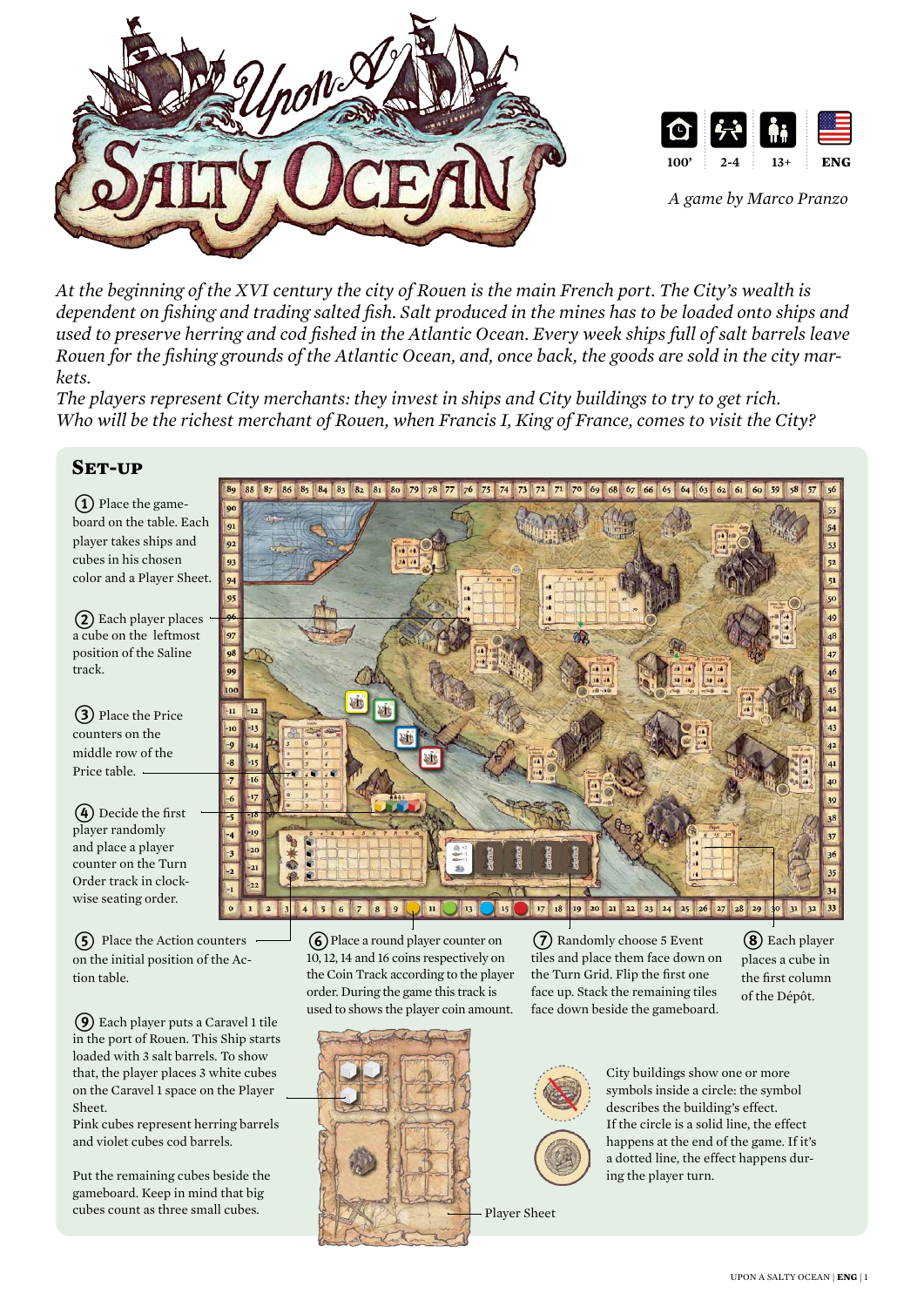# **Game play**

The game consists of 5 turns and each turn is divided into 3 phases:

**1) Events** 2) ACTIONS **3) Turn end**

Note: the following rules are for the 4-player game. A section at the end of rulebook describes the changes for games with 2 or 3 players.

## **Phase 1 - Events**

At the beginning of the turn the corresponding Event is activated by checking Market prices and weather conditions.

• The selling price of each good in the Price Table is modified as specified on the Event tile.

• The weather specified on the Event tile is in place until the end of the turn and it will affect all ships leaving Rouen and entering the open sea. If a ship already is in the open sea, it will not be affected by the current event (Storm or Pirates). At the end of the Event Phase, the Event tile for the next turn is flipped face up. Note that this event tile is not valid for the current turn, but gives the players insight about future market and weather conditions. On the fifth and last game turn, no future Event Tile can be flipped

## PHASE 2 - ACTIONS

Phase 2 is divided into a variable number of rounds. In each round the players, following the turn order, may perform one action or pass for the current round. If the player performs an action he has to pay the activation cost associated with the action type, and the corresponding Action counter is increased by 1 in the Action Table. Therefore, the next player performing that action type will pay more. If a player passes he may still perform actions in the following rounds. There

are four different types of action:



The Action phase ends when no player wants to pay the activation cost for playing a new action. If the activation cost reaches 10 coins it does not increase any more and all the following actions of that type cost 10 coins.

Is it allowed to be overdrawn by contracting a debt. However, if a player goes overdrawn he has to immediately pay 1 additional coin as interest and 1 coin at the turn end if still overdrawn. *Example: Anna has 2 coins and 3 herring (current price 3). The cost of the Selling to the Market action is 4. Anna plays the Selling to the Market action and pays 4 coins and therefore has -2 coins; immediately she pays 1 coin as interest and is now overdrawn by 3 coins. After the sale she receives 9 coins and has a balance of 6 coins, so at the end of the turn she doesn't need to pay any additional interest.*

## **Phase 3 - Turn end**

During the turn end phase, the following operations are performed:

- 1. Players with Phare or Fierte Saint Romain can use the special ability of the building. Used counters on Gros-Horloge are returned to their original position.
- 2. Saline produces salt according to the value on the Saline track. The produced salt is stored directly in the Dépôt (Player Sheet).
- 3. Auberges generate their rent.
- 4. Banque and Salle des Coffres pay out their interest.
- 5. Players that are overdrawn at the end of the turn pay 1 coin as interest. If the lower limit (-22 coins) is reached, no further interest is charged.



- 7. Players check if the maximum number of coins is exceeded. The maximum number of coins is 40 if the player doesn't have a Banque, 80 without Salle des Coffres. If it is exceeded, the counter indicating the number of coins is moved down to the limit. *Example: at the end of the turn Luca has 44 coins but no Banque: he has to discard 4 coins.*
- 8. The new Player Turn Order is established in reverse order of the number of coins held. *Example: at the end of the turn Anna has 12 coins, Bea 18, Carlo 15. The Player Turn Order is Anna, Carlo, Bea.*  If two or more players have the same coin amount the player with the upper counter on the coin track goes first.

# **Game Ends**

The game ends at the end of the fifth turn when King Francis I of France arrives in Rouen. Some buildings (Hotel-de-Ville, Notre-Dame, St. Maclou, Notre-Dame Vitrails and Phare) provide additional coins at game end. Any bonus due to buildings is added after the coin check and does not count against the Banque/Salle des Coffres limit.

The winner is the player with the most coins. In the case of a tie, the player with more buildings will win (in this case, improving buildings will count as 1, like Notre Dame). If still tied, the players concerned share the victory. Note: it's possible to go over 100 coins: let counters make another round on Coin track. As +100 coin memo, put a resource cube on the player counter.

# **Actions**

The action type is shown in parentheses:

• **Buying a Saline (City):** With this

to 1. **Bea** passes.



**Anna** builds a Saline (City Action) and pays 0 coins. The City Action cost increases to 1 coin. **Bea** performs a sale (Market action) and pays 0. The Market Action cost **i** 5 **6** increases to 1.

### **turn example**



**Carlo** performs a City action, buying an Inn and pays 1. The City Action cost increases to  $2$ .

**Anna** moves her Ship to the Ocean (Navigation Action) and pays 0. The Navigation Action cost increases



**Carlo** passes. **Anna** buys a Chantier Naval (City Action) and pays 2. The City Action cost increases to 3. After that, **Anna** passes and the turn ends.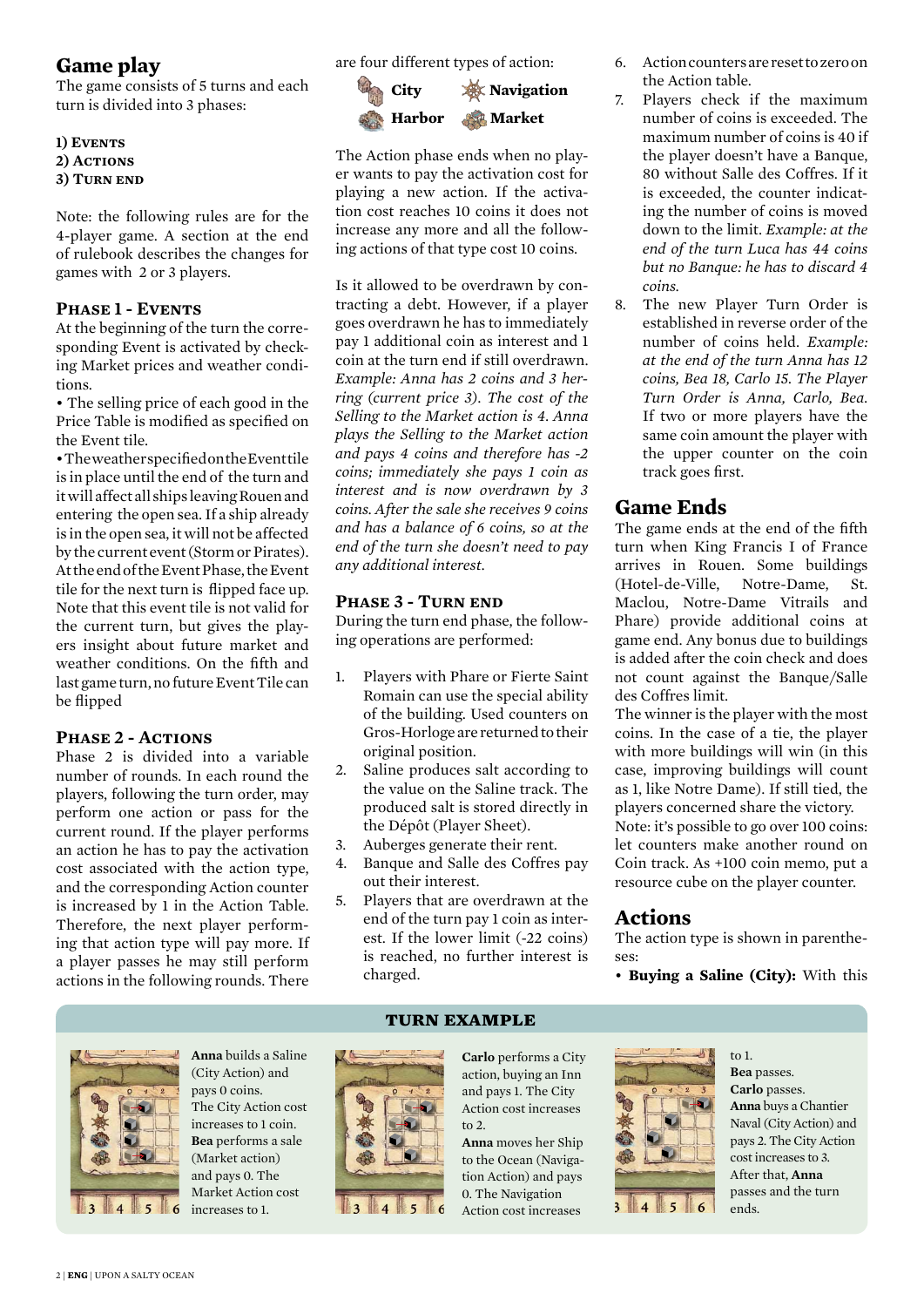#### **action example**



Carlo chooses and pays for a **Navigation Action**: he moves his ship from the Harbor to the Ocean, where he chooses to fish herring. He exchanges each salt barrel loaded on the ship (white cubes) for a herring barrel (pink cubes).



As his following action, he chooses and pays for another **Navigation Action**: so he moves his ship back to Rouen Harbor. After that, he chooses a **Market Action**: he sells the 3 herring barrels to the market making 12 coins (4x3=12) and the price counter is moved down on the Market Table by 1 step. Alternatively, he could choose a **Harbor Action** and move the herring barrels to his Dépôt.



action a player moves his cube one step along the Saline track.

• **Buying a building (City):** A city building is built by placing a player cube on the building space on the gameboard. A player may not buy the same building more than once.

• **Travel to open sea and fishing (Navigation)**: The player may move one or more of his ships from the harbor to the open sea. Each barrel of salt carried in the cargo is transformed into one barrel of fish (herring or cod, the player chooses). The same ship may fish both cod and herring, if the player wishes.

• **Travel to Rouen (Navigation)**: The player may move one or more of his ships from open sea to the harbor.

• **Ship building (Harbor):** The player builds one ship. A ship can only be built if there is at least 1 Chantier Naval and 1 Académie de la Marine. A Caravel costs 6 coins (3 coins paid to the Académie de la Marine and 3 to the Chantier Naval), while a Carrack costs 8 coins (4 coins paid to the Académie de la Marine and 4 to the Chantier Naval).

If there is only one Chantier Naval or one Académie de la Marine, the owner of the building receives the coins spent in his building. If there are two Chantier Navals or two Naval Academies, both the owners receive 1 coin each for a Caravel and 2 coins each for a Carrack.

Each player can have at most 2 Caravels and 1 Carrack as shown on the Player Sheet.

*Example: Anna and Carlo have the Académie de la Marine, Bea has the Chantier Naval. If Marco builds a Carrack he has to pay 8 coins; Carlo receives 2 coins, Anna 2 coins, and Bea 4 coins. If Anna builds a Caravel she has to pay 3 coins for the Chantier Naval (0 for Académie de la Marine as she owns one): in this case Bea receives 3 coins.*

• **Movement of goods (Harbor):** This action allows goods to move between Dépôt (player Sheet) and ships in Rouen. The normal number of barrels allowed in the Dépôt is 6.

If players bought Dépôt level 1 the maximum number allowed is 15 barrels; with Dépôt level 2 the limit is 30 barrels. If the capacity is exceeded at the end of the action, the additional barrels are lost (players choose which kind).

*Example: a ship is in the harbor with 4 cod. In the Dépôt (Player Sheet) there are 3 barrels of salt. By playing the Movement of goods action, Anna can load 3 barrels of salt onto the Caravel while moving 4 cod into the Dépôt.*

• **Selling to the market (Market):** This action allows one type of good (herring, cod or salt) to be sold to the Market. The goods can be in ships in the harbor and/or in the Dépôt. The unitary price is given on the Price table. After the sale, the current price is decreased by one step for every 8 barrels sold or part thereof (2 steps in a two-player game).

*Example: Anna sells 6 herring barrels when the price is 5 coins (2nd row) and receives 30 coins. After the sale, the current herring price decreases by 1 step to 4 coins (3rd row).*

• **Buying from the market (Market):** This action allows barrels of one goods type to be bought from the market and placed in the player's Dépôt (player Sheet). The current price is not modified. If the price of salt at the market is 0, it can be bought for 1 coin for each barrel.

### **Events**

Event tiles show the price change for each type of goods and the weather conditions or Event in the open Sea.



The weather/Event can be:

• **Calm** : No effect.

• **Storm**  $\mathcal{D}$ : When a ship enters the open sea it is damaged and the cargo capacity is reduced by one. The damage point is represented by placing one of the player's cubes on the cargo space of the ship.

Moreover, an additional event may be shown:

• **Pirates** : The first ship entering the open sea is attacked by the pirates and receives 2 damage points. All the other ships, even those of different players, are unaffected.

• **Poor fishing** : One barrel of salt is discarded from every ship going into the open sea without being transformed into a barrel of fish.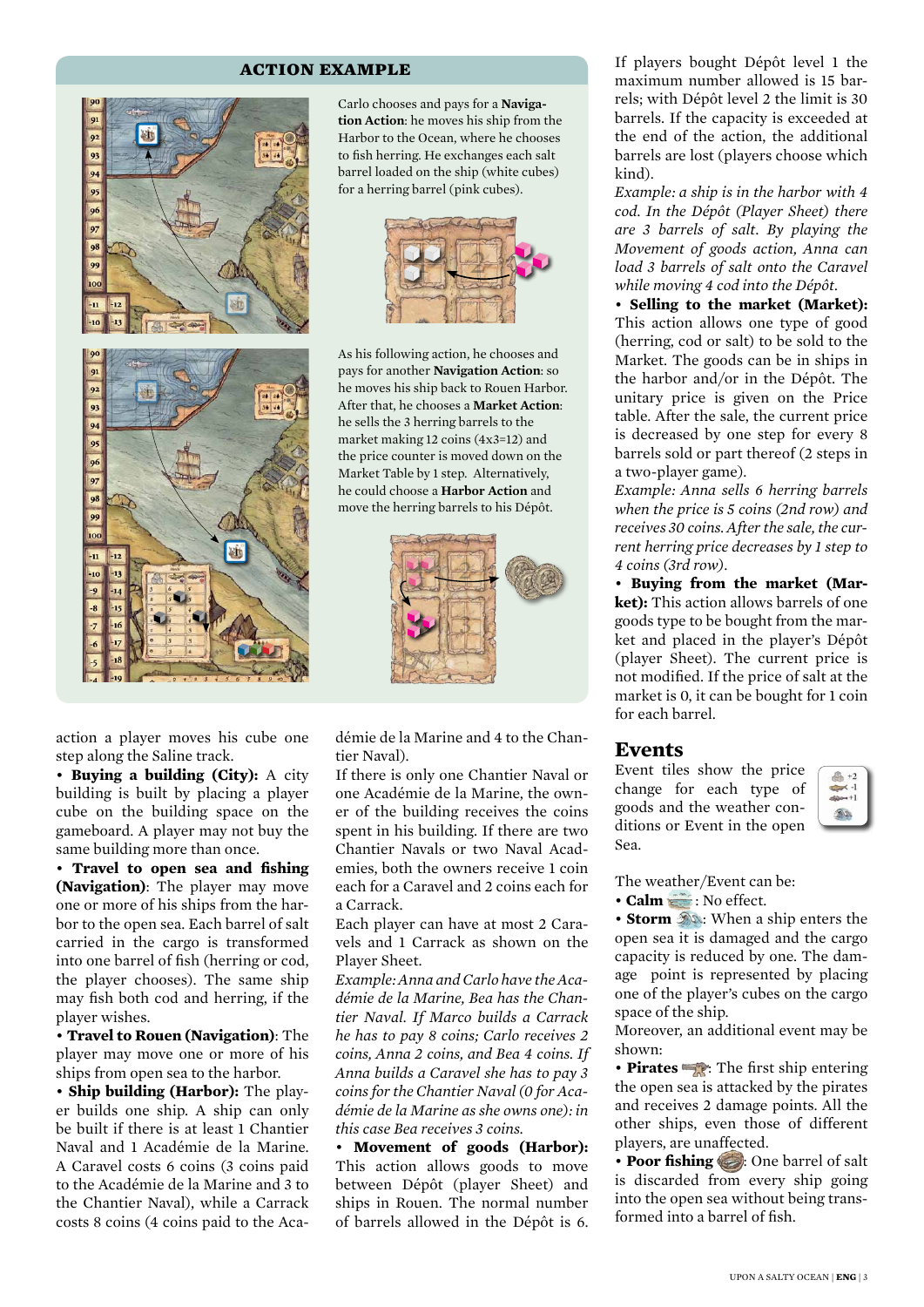# **Buildings**

The available buildings in the game are:



**Saline (salt mine):** each player starts the game with 1 Saline of capacity 3. The second mine produces 4 more barrels of salt (7), the

third 3 more and the fourth Saline produces 2 more salt barrels (for a total of 10 and 12 respectively). Salt is produced at the end of the turn and is stored in the player's Dépôt.

#### **Dépôt (warehouse):**

players can stock up to 6 barrels of goods without improving their Dépôt (salt and/ or fish).



A level 1, the Dépôt can store up to 15 barrels and a level 2 stores up to 30 barrels. If Dépôt capacity is exceeded, the excess barrels are lost. Each player uses their own Dépôt: they cannot store other players' cubes.



**Banque & Salle de Coffres (bank and vault):** without the Banque at the end of the turn the player is allowed to have at most 40 coins. With the Banque, the limit is

increased to 80 coins. Additionally, at the end of the turn, the Banque generates 1 coin for every 20 coins the player has.

*Example: Anna has the Banque and has 45 coins. At the end of the turn she gains 2 coins (1 for every 20 coins).*

In order to buy the Salle de Coffres, the player must already have the Banque. The Salle de Coffres allows an unlimited number of coins. Additionally, at the end of each turn it generates 1 coin for every 10 coins the player has. This replaces the income generated by the Banque.

**Bureau des Finances (Treasury office):** The first player building it receives 3 additional coins every time he sells goods



to the Market. The second player receives 2 coins for each sale. Other players' sales do not generate income for the owners of the Bureau des Finances.



**Auberge (inn):** At the end of the turn, the owners of the Auberge receive 2 coins plus 1 additional coin for each player without the Auberge.

*Example: In a three player game, Anna and Bea have the Auberge. At the end of the turn Anna and Bea gain 3 coins (2 for the privilege and 1 for the player without the Auberge).*

**Chantier Naval (shipyard):** The Chantier Naval enables ships to be built. The owner may

use it for free. Every time a ship is built, the owner receives 3 coins/Caravel and 4 coins/Carrack (if there is only one Chantier Naval) or half if there are two of these buildings.



**Académie de la Marine (naval academy):** the Académie de la Marine trains ships' captains. The owner may use it for free. Every time a ship

is built the owner of the Académie de la Marine receives 3 coins/Caravel and 4 coins/Carrack (if there is only one Académie) or half if there are two Académies.

#### **Phare (lighthouse):** At

the end of the turn, it enables one damaged ship to be repaired, removing all player cubes from a cargo space on the Player Sheet. At the end of the

game, the owners of the Phare receive 2 coins for each ship they own.



### **N o t r e - D a m e :**  Every time a player builds the Cathedral, he moves his counter forward 1 step on the Notre-Dame Cathedral track. At game end,

each player receives the number of coins shown on the track. *For example, if a player built the Cathedral once he receives 5 additional coins. If a player built the Cathedral twice he receives 11* 

*coins, and so on*. Only a limited number of players can access the last three positions on the Track (45, 55, 70). Only one player can gain 70 coins, for building the Cathedral 8 times during the game. *Example: during the game Anna built the Notre-Dame cathedral 3 times. At the end of the game, she receives 18 additional coins.*



**Notre-Dame Vitrails (Notre-Dame stained glasses):**  when the +18 position on Notre Dame grid is reached, it is

possible to build the cathedral's Vitrails. At game end, the first player to build them gains 10 additional coins, the second player 7 coins and the third player 5. *Example: Anna was the first player to build the Vitrails, so at the end of the game she gains 10 additional coins.*

### **H o t e l - d e - V i l l e (town hall):** When at least one Banque has been built, the Hotel-de-Ville may also be built. At game end, the first player to have built it receives



3 additional coins plus 1 coin for each own building in the city. The second player gains 1 coin for each own building and the third player 1 coin for every 2 own buildings (rounded down). Saline and Dépôt are not counted while Notre-Dame Cathedral count as single buildings regardless of any improvements.



**Gros Horloge (the Great Clock):** The players that build it can perform two consecutive actions of different types

once in a turn. The second action costs its current activation price plus 3 coins for the first player to build the Gros Horloge and 5 coins for the second player. Each player can use the Gros Horloge only once in each turn. To remember that, when a player uses it, move the player's cube counter onto the building.

*Example: the Navigation action type counter is set to 0 and Harbor is set to 3. Bea is the first player with the Gros Horloge. Bea can use it and she can perform a Navigation action paying 0 and*